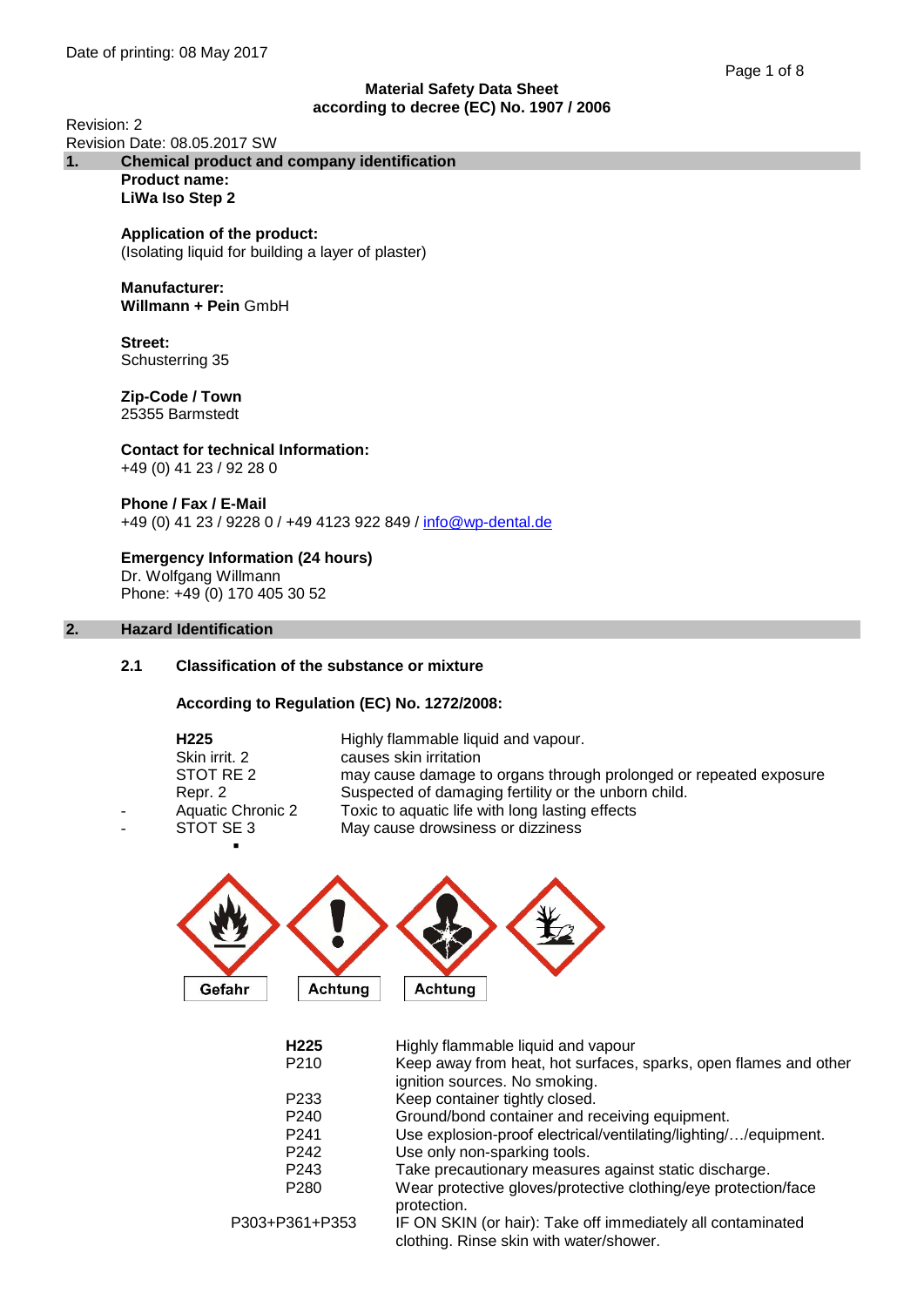Revision: 2 Revision Date: 08.05.2017 SW

| P370+P378                                 | In case of fire: Useto extinguish.                                                                                                                                                                                                                            |
|-------------------------------------------|---------------------------------------------------------------------------------------------------------------------------------------------------------------------------------------------------------------------------------------------------------------|
| P403+P235                                 | Store in a well-ventilated place. Keep cool.                                                                                                                                                                                                                  |
| P501                                      | Dispose of contents/container to                                                                                                                                                                                                                              |
| H315                                      | Causes skin irritation                                                                                                                                                                                                                                        |
| P264                                      | Washthoroughly after handling.                                                                                                                                                                                                                                |
| P302+P352                                 | IF ON SKIN: Wash with plenty of water/                                                                                                                                                                                                                        |
| P321                                      | Specific treatment (seeon this label)                                                                                                                                                                                                                         |
| P332+P313                                 | If skin irritation occurs: Get medical advice/attention.                                                                                                                                                                                                      |
| P362+P364                                 | Take off contaminated clothing and wash it before reuse.                                                                                                                                                                                                      |
| H373<br>P260<br>P314                      | May cause damage to organs through prolonges or repeated<br>exposure<br>Do not breathe dust/fume/gas/mist/vapours/spray.<br>Get medical advice/attention if you feel unwell.                                                                                  |
| H361<br>P201<br>P202<br>P308+P313<br>P405 | Suspected of damaging fertility or the unborn child.<br>Obtain special instructions before use.<br>Do not handle until all safety precautions have been read and<br>understood.<br>If exposed or concerned: Get medical advice/attention.<br>Store locked up. |
| H411                                      | Toxic to aquatic life with long lasting effects.                                                                                                                                                                                                              |
| P273                                      | Avoid release to he environment.                                                                                                                                                                                                                              |
| P391                                      | Collect spillage.                                                                                                                                                                                                                                             |

# **3. Composition/Information on Ingredients Chemical characterization**

**Description:** Isolating material based on n-hexane

| <b>Hazardous Ingredients:</b> |           |                      |        |
|-------------------------------|-----------|----------------------|--------|
| l CAS: 110-54-3               | In-hexane | Xn, F; N, R 11-38-48 | 75-90% |
| EINECS: 201-159-0             |           | 20-62-51/53-65-67    |        |

#### A**dditional Indications:**

The accent of the mentioned risk-advices is to see at chapter 16.

# **4. First-Aid-Measures**

#### **After Inhalation:**

supply fresh air, in case of disorders contact physician.

#### **After skin contact:**

Rinse with plenty of water, wash with water and soap

#### **After eye contact:**

Rinse with plenty of water while eyes are opened. In case of continuing disorders contact a physician.

#### **After swallowing:**

Effect vomitting, immediately contact a physician.

# **5. Fire-Fighting-Measures**

**Suitable extinguishing media:**

CO2, dry powder or water spray. Combat large fires with waterspray-stream or with alcoholresistant foam.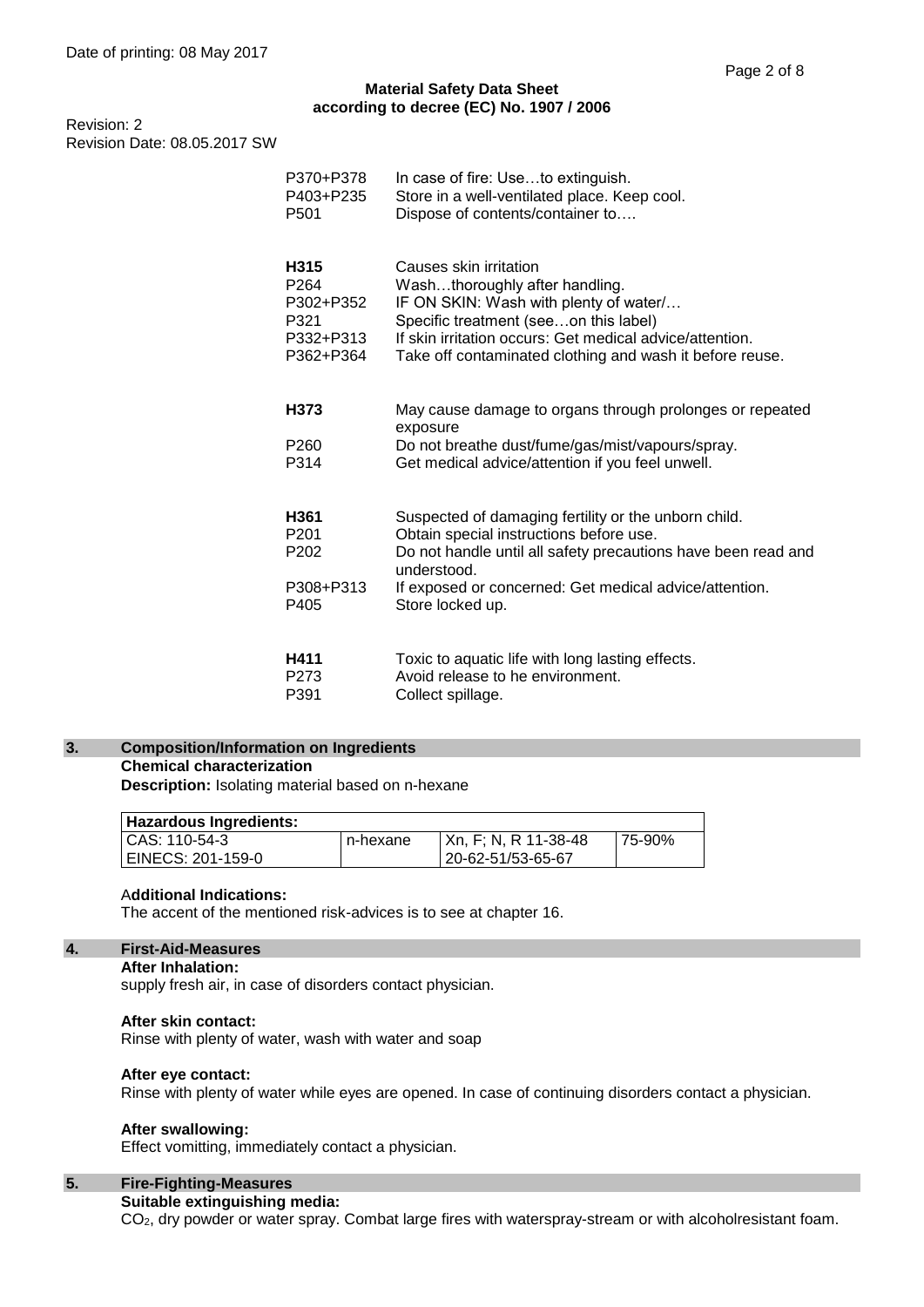Revision: 2 Revision Date: 08.05.2017 SW

# **For safety reasons not suitable extinguishing media:**

Full water-stream, Water

## **Spezial hazard caused by the substance, it´s buring products or accuring gases:**

At heating or in case of fire the building of toxic-gases is possible. Carbon monoxide (CO)

#### **Special protective equipment:**

No special equipment required.

#### **6. Accidental release measures**

#### **Personal precautions:**

Wear protective equipment. Keep exposed persons away.

#### **Environmental preautions:**

Avoid diffusion into sewerage and cellars. If diffused into bodies of water or sewerage inform responsible public authorities

## **Methods for cleaning/asorption:**

Pick up with liquid-binding material (for ex. Sand, diatomaceous earth, universal-binding material, saw-dust). Dispose contaminated material as waste according to point 13. Do not flush away with water or cleaning agents

## **Additional Advice:**

No release of hazardous goods.

#### **7. Handling and Storage**

#### **Handling:**

## **Indications for safety handling:**

Keep container tightly closed. Take care of sufficient aeration / offtake at working place. Avoid aerosol building

#### **Indications for fire- and explosion-prevention:**

Keep source of ignitions away - do not smoke. Take measures against electrostatical charge.

#### **Storing:**

# **Demands to stockrooms and containers:**

Store at a cool place.

# **Indications for combined-storage:**

Not required.

# **Further details for storage-conditions:**

Store tightly closed container in a cool and dry place.

## **8. Exposure Controls/Personal Protection**

**Additional advice for composition of technical constructions:** Not further details, see point 7.

| Constituent parts with working-place oriented, to be controlled limit values: |                     |  |
|-------------------------------------------------------------------------------|---------------------|--|
| 110-54-3 n-Hexane                                                             |                     |  |
| <b>MAK</b>                                                                    | 180 mg/m3, 50 ml/m3 |  |
|                                                                               | I Y: DFG            |  |

#### **Additional advice:**

At preparation valid lists are based.

#### **Personal protective:**

**General protection- and hygenic measures:** Store away from foods, drinks and feeding stuff. Take off dirty, moisted clothes immediately. Wash hands before pauses and after work.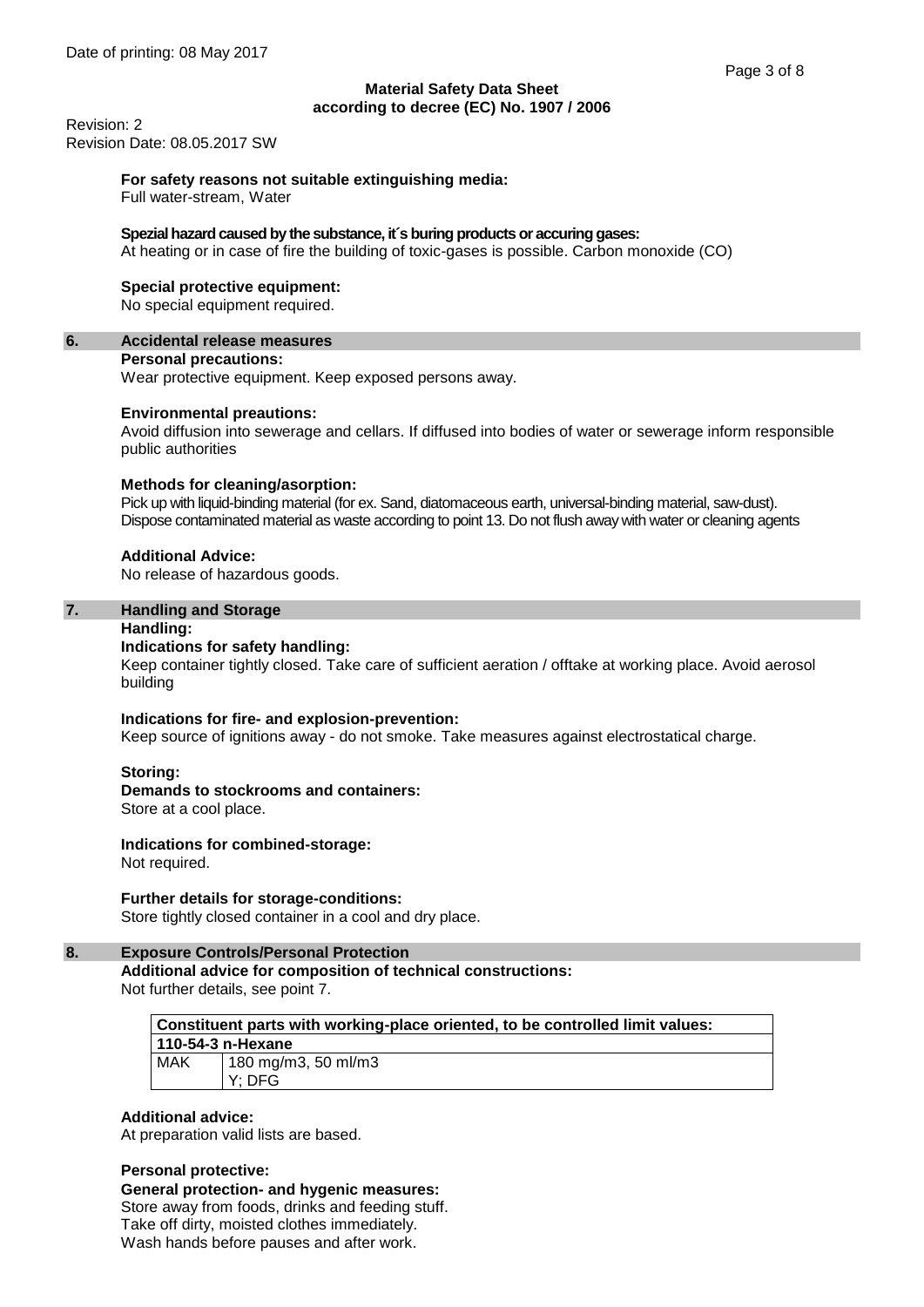Revision: 2 Revision Date: 08.05.2017 SW

> Avoid contact with eyes. Avoid contact with eyes and skin.

## **Breath protection:**

Not required

# **Hand-protection:**

The protection-glove-material has to be impermable and resistant against the product/material/preparation. The choice of the protection-glove-material has to be adhered to the penetration-time/permeation-time and the degradation.

# **Protection-glove-material:**

The choice of a proper protection is not only dependant of the material but also of further attributes and different from manufacturer to manufacturer. Because the product is a mixture of several materials the constancy of the protection-glove-material is not predictable and must be proofed before using.

## **Penetration-time of the Protection-Glove-Material:**

The exact penetration-time is to be known from the manufacturer and to be adhered.

# **For permanent contact in application areas without raised risk of injury (f. ex. laboratory) protection-gloves out of following materials are dedicated:**

PVA (Polyvinylalcohol)

# **For permanent contact of maximal 15 minutes Protection-Gloves out of the following Materials are practible:**

Butyl rubber Fluor rubber (Viton) Nitril rubber Chloroprene rubber Protection-gloves made of neoprene.

# **Eye-protection:**

not absolutely required.

# **Body-protection:**

Slightly protection-wear.

| 9. | <b>Physical and chemical Properties</b>                                                                                                                                   |                                                                                                                                                                                                         |  |
|----|---------------------------------------------------------------------------------------------------------------------------------------------------------------------------|---------------------------------------------------------------------------------------------------------------------------------------------------------------------------------------------------------|--|
|    | Appearance:<br>Form:<br>Colour:<br>Odour:                                                                                                                                 | Liquid on inert base<br>Colourless<br>like gasoline                                                                                                                                                     |  |
|    | Safety relevant data:<br><b>Melting point/area:</b><br><b>Boiling point/area:</b><br><b>Flashpoint:</b><br>Ignition point:<br>Self-inflammable:<br><b>Explosion-risk:</b> | Not defined<br>$69^{\circ}$ C<br>-26°C<br>$240^{\circ}$ C<br>The product is not self-inflammable.<br>The product is not explosive, but a building of explosion-risk<br>steams/air-mixtures is possible. |  |
|    | <b>Explosion-limit:</b><br>Lower:<br>Upper:<br>Vapour-pressure at 20°C:<br>Density at 20°C:<br>Solubility/miscibility<br>with water:                                      | 1,2 Vol %<br>7,4Vol%<br>160 hPa<br>$0.7$ g/cm <sup>3</sup><br>not or rather sparse miscible                                                                                                             |  |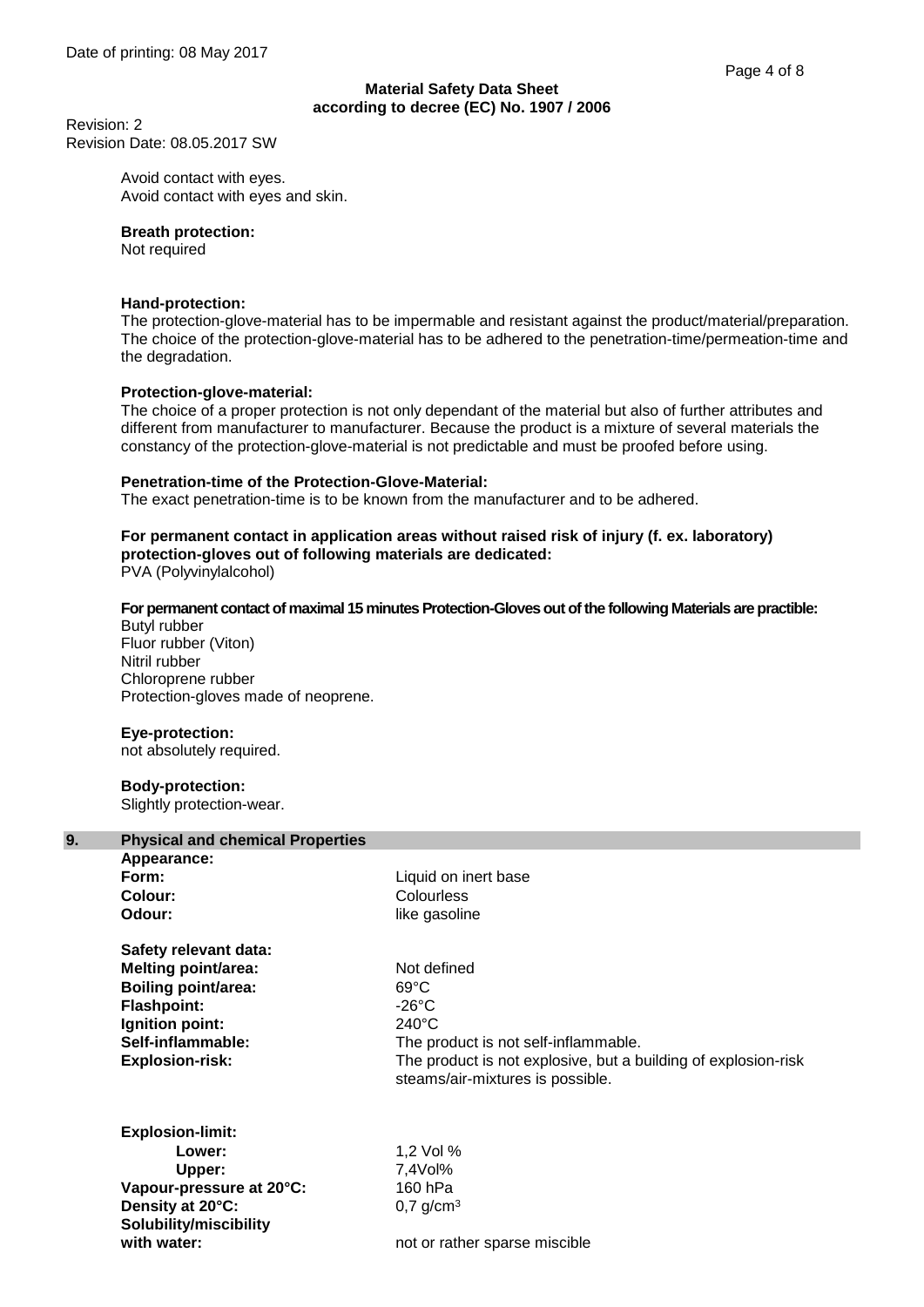| Revision: 2 |                                                                                                                                                                 |
|-------------|-----------------------------------------------------------------------------------------------------------------------------------------------------------------|
|             | Revision Date: 08.05.2017 SW                                                                                                                                    |
|             | <b>Contents of solubilites:</b>                                                                                                                                 |
|             | <b>Organic solubility:</b><br>81,0%                                                                                                                             |
|             | Solid-body-contents:<br>19,0%                                                                                                                                   |
| 10.         | <b>Stability and Reactivity</b>                                                                                                                                 |
|             | <b>Conditions to avoid:</b>                                                                                                                                     |
|             | No decomposition if used and stored conventionally.                                                                                                             |
|             |                                                                                                                                                                 |
|             | <b>Hazardous reactions:</b>                                                                                                                                     |
|             | No hazardous reactions known.                                                                                                                                   |
|             |                                                                                                                                                                 |
|             | Hazardous decomposition-products:<br>None                                                                                                                       |
|             |                                                                                                                                                                 |
| 11.         | <b>Toxicological information</b>                                                                                                                                |
|             | <b>Acute toxicity:</b>                                                                                                                                          |
|             | <b>Primary irritation:</b>                                                                                                                                      |
|             | At skin:<br>Irritating to skin and mucous membrane                                                                                                              |
|             | At eyes:<br>Not Irritating                                                                                                                                      |
|             | No sensitization affect known.<br><b>Sensitization:</b>                                                                                                         |
|             |                                                                                                                                                                 |
|             | Kinetic of the toxic reaction:                                                                                                                                  |
|             | According the new Material Safety Data Sheet according to REACH, specifications about kinetic of the toxic                                                      |
|             | reaction, metabolism of the substance and allocation of the substance in the human body must be                                                                 |
|             | mentioned at this place. Data for this is not available.                                                                                                        |
|             |                                                                                                                                                                 |
|             | <b>Experience of the practice:</b>                                                                                                                              |
|             | No data existing                                                                                                                                                |
|             | <b>Further detail:</b>                                                                                                                                          |
|             | The product is to be handled with the usual care when handling chemicals. The product is to be labelled.                                                        |
|             |                                                                                                                                                                 |
|             | <b>Additional toxicological advices:</b>                                                                                                                        |
|             | Based on the Analysis of the broadly categorization-rules of the EC for compositions in final valid version                                                     |
|             | the products features following dangers:<br>Irritating                                                                                                          |
|             |                                                                                                                                                                 |
| 12.         | <b>Ecological information</b>                                                                                                                                   |
|             | <b>General data:</b>                                                                                                                                            |
|             | Water-hazardous-class (calculated accord. VwVwS):<br>Slightly water-dangerous<br>Do not attain into ground-water, water-bodies or sewer-sytem if not undilated. |
|             |                                                                                                                                                                 |
|             | <b>Ecotoxic effects:</b>                                                                                                                                        |
|             | Fish toxicity:<br>no data existing                                                                                                                              |
|             | Water organism:<br>no data existing                                                                                                                             |
|             | Daphnia toxicity:<br>no data existing                                                                                                                           |
|             | Mobility:<br>no data existing                                                                                                                                   |
|             |                                                                                                                                                                 |
|             | Further details to ecology:                                                                                                                                     |
|             | Do not allow product to reach ground water or sewage system.                                                                                                    |
|             |                                                                                                                                                                 |
|             | <b>Bioakkumulation potential:</b>                                                                                                                               |
|             | No data available                                                                                                                                               |
|             | Effect of the determination of the PTB- and vPvB-Report:                                                                                                        |
|             | Endocrine disruption potential                                                                                                                                  |
|             | If the material causes hormonal effects or prevents them is unknown.                                                                                            |
|             |                                                                                                                                                                 |
|             |                                                                                                                                                                 |

#### **13. Disposal considerations Product:**

# **Recommendation:**

Dont dispose together with domestic-waste. Do not drain into sewer-system.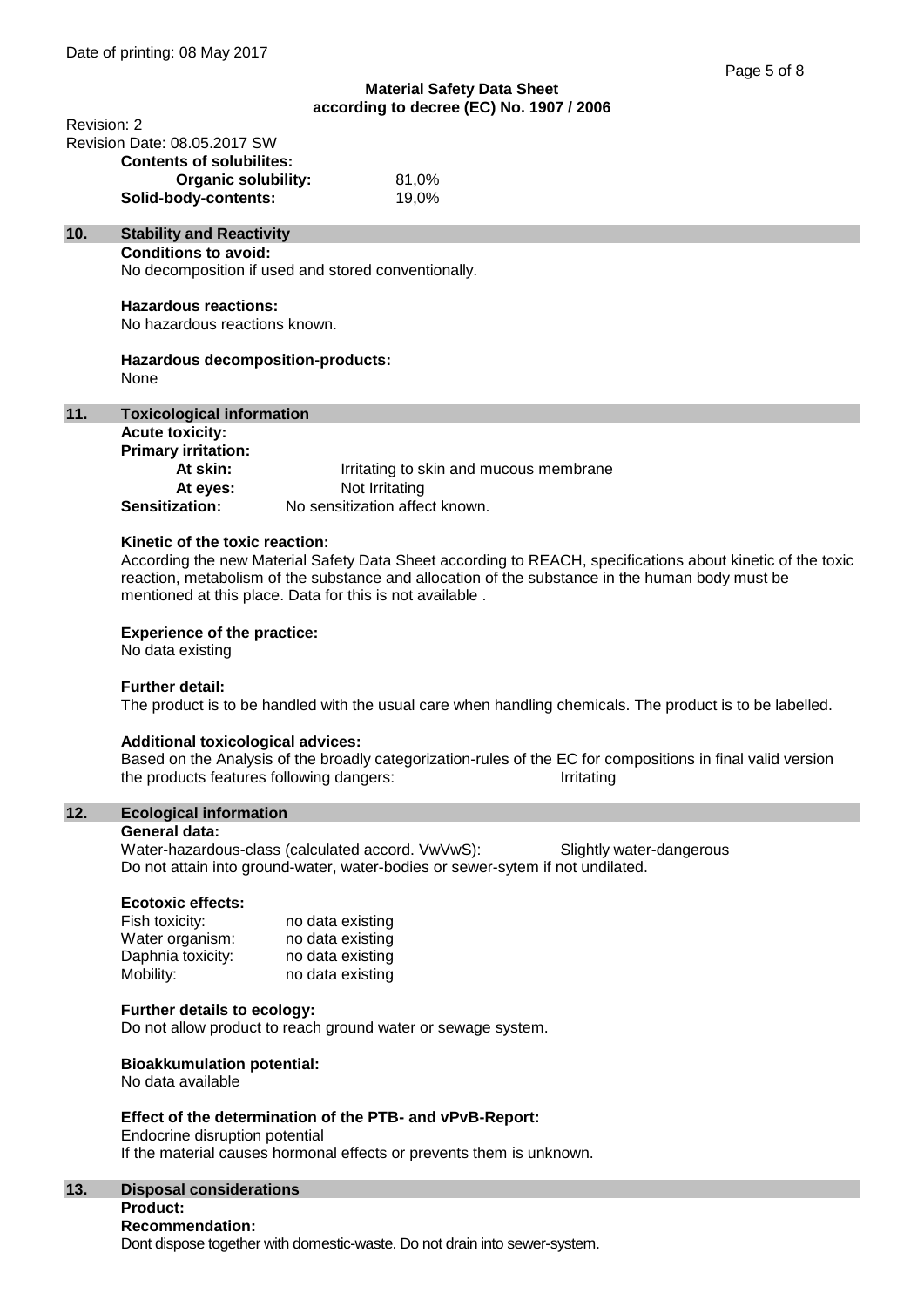Revision: 2 Revision Date: 08.05.2017 SW

#### **Disposal key according to AVV Regulation**

#### **European Waste Catalogue**

18 01 06 Chemicals, made of, or consisting hazardous materials

#### **Uncleaned Packagings:**

**Recommendation:** Dispose according to the offical rules.

## **Packagings:**

Packages that are not contaminated can be recycled

# **14. Transport informations/rules**

**Road Transport ADR, RID and GGVS/GGVE (cross border/national):**



## **Land transport ADR/RID**

**Classification** Class: 3 inflammable liquid materials UN-Number: 1866 Classification code: - Description of the good: Resin Solution Hazard cause: - Packaging Packaging group: II Hazard sheet: 3 Limited Quantities: no information

# **Maritime transport IMDG/GGVSea**



IMDG/GGVSea Class: 3 UN-Number: 1866 EmS: F-E, S-E Marine Pollutant: None Description of the good: Resin Solution Hazard cause: - Packaging Packaging group: II

# **Air transport ICAO-TI and IATA-DGR**



ICAO/IATA-Class: 3 UN-Number: 1866 Description of the good: Resin Solution Hazard cause: - Packaging group: II Hazard sheet: not applicable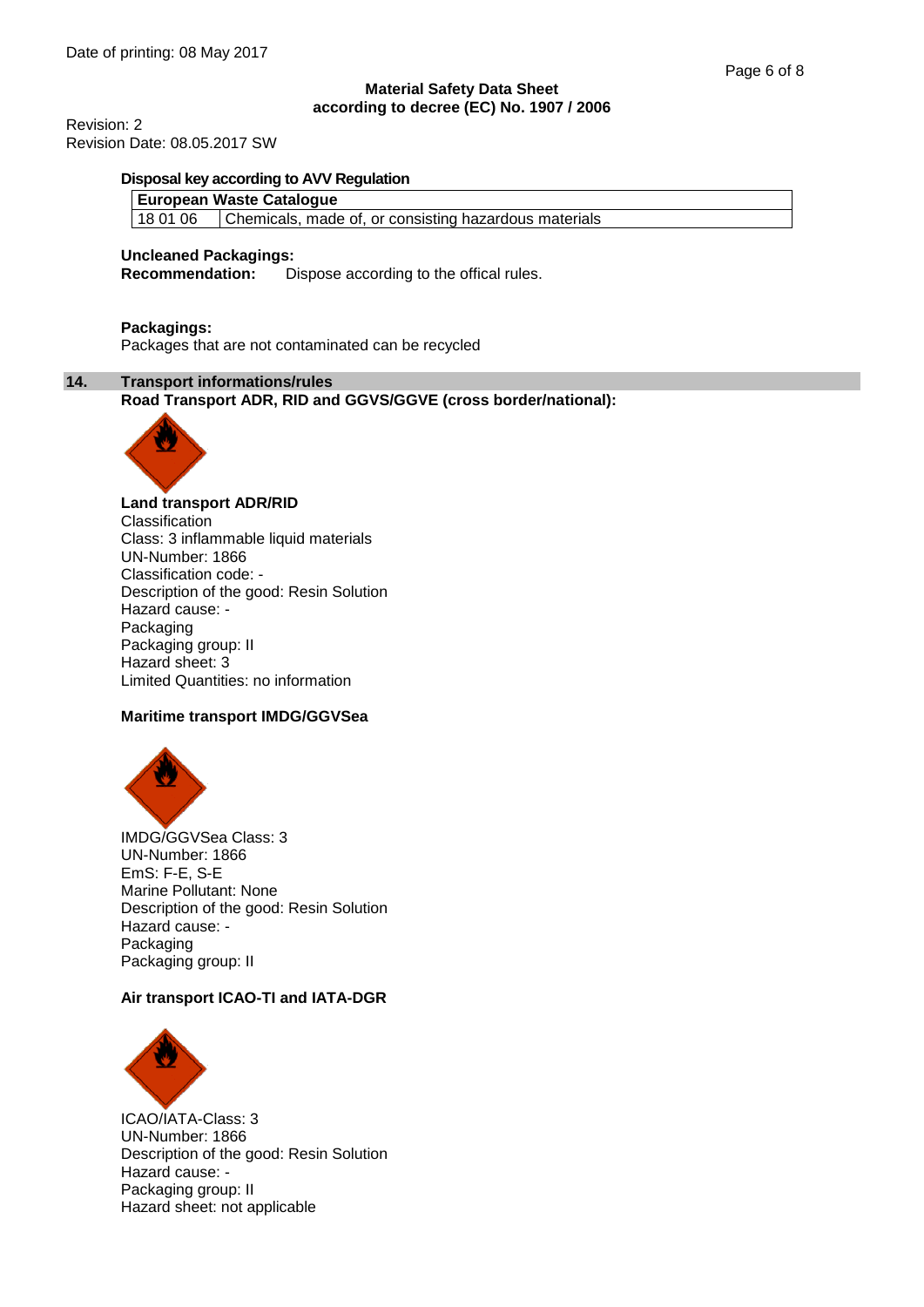Revision: 2 Revision Date: 08.05.2017 SW

# **15. Regulatory Information**

Hazardous appointing components for labelling n-Hexane

# **According to Regulation (EC) No. 1272/2008:**

| H <sub>225</sub>         | Highly flammable liquid and vapour.                               |
|--------------------------|-------------------------------------------------------------------|
| Skin irrit. 2            | causes skin irritation                                            |
| STOT RE 2                | may cause damage to organs through prolonged or repeated exposure |
| Repr. 2                  | Suspected of damaging fertility or the unborn child.              |
| <b>Aquatic Chronic 2</b> | Toxic to aquatic life with long lasting effects                   |
| STOT SE3                 | May cause drowsiness or dizziness                                 |
|                          |                                                                   |



| H <sub>225</sub><br>P210 | Highly flammable liquid and vapour<br>Keep away from heat, hot surfaces, sparks, open flames and other<br>ignition sources. No smoking. |
|--------------------------|-----------------------------------------------------------------------------------------------------------------------------------------|
| P <sub>233</sub>         | Keep container tightly closed.                                                                                                          |
| P240                     | Ground/bond container and receiving equipment.                                                                                          |
| P241                     | Use explosion-proof electrical/ventilating/lighting//equipment.                                                                         |
| P242                     | Use only non-sparking tools.                                                                                                            |
| P243                     | Take precautionary measures against static discharge.                                                                                   |
| P280                     | Wear protective gloves/protective clothing/eye protection/face<br>protection.                                                           |
| P303+P361+P353           | IF ON SKIN (or hair): Take off immediately all contaminated<br>clothing. Rinse skin with water/shower.                                  |
| P370+P378                | In case of fire: Useto extinguish.                                                                                                      |
| P403+P235                | Store in a well-ventilated place. Keep cool.                                                                                            |
| P <sub>501</sub>         | Dispose of contents/container to                                                                                                        |
| H315                     | Causes skin irritation                                                                                                                  |
| P264                     | Washthoroughly after handling.                                                                                                          |
| P302+P352                | IF ON SKIN: Wash with plenty of water/                                                                                                  |
| P321                     | Specific treatment (seeon this label)                                                                                                   |
| P332+P313                | If skin irritation occurs: Get medical advice/attention.                                                                                |
| P362+P364                | Take off contaminated clothing and wash it before reuse.                                                                                |
| H373                     | May cause damage to organs through prolonges or repeated                                                                                |
|                          | exposure                                                                                                                                |
| P <sub>260</sub>         | Do not breathe dust/fume/gas/mist/vapours/spray.                                                                                        |
| P314                     | Get medical advice/attention if you feel unwell.                                                                                        |
| H361                     | Suspected of damaging fertility or the unborn child.                                                                                    |
| P <sub>201</sub>         | Obtain special instructions before use.                                                                                                 |
| P202                     | Do not handle until all safety precautions have been read and<br>understood.                                                            |